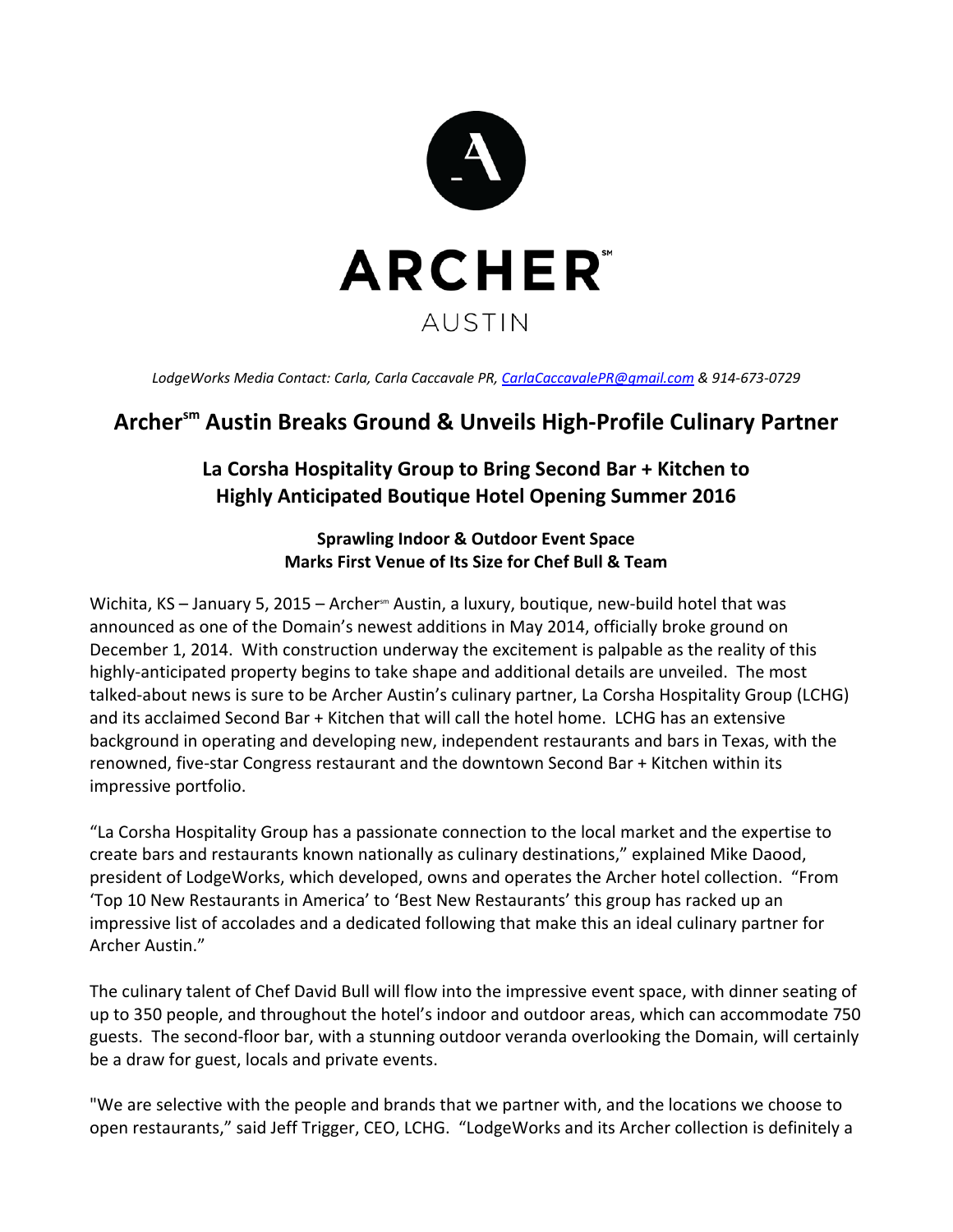well-matched extension of our portfolio. It also brings the first-time opportunity to operate a venue that can accommodate large functions and special events. Chef Bull is eagerly awaiting the opportunity to create a custom menu for the premier wedding or soiree for our first private gala here." Archer Austin will boast a light-filled 35-foot atrium and almost 7,000 square feet of event space and pre‐function areas that flow to a second floor patio with fire pits and outdoor bars.

This must‐visit Texas hotel marks the second property in the growing boutique hotel collection that is known to keep company with A‐list chef talent. LodgeWorks opened Archer New York in May 2014, which features the David Burke Group's fabrick restaurant, serving up playful yet polished modern American small plates with an emphasis on sharing and seasonality, and Spyglass, a rooftop bar on the 22<sup>nd</sup> floor of the hotel with stunning Empire State Building views. Work has begun on Archer Napa, with groundbreaking set for Spring 2015.

Archer Austin will be a key component of the Domain's latest phase, which is bringing a host of new best-in-class retailers and restaurants to the 300-acre upscale mixed-use development. Archer will be located directly across from the new Nordstrom store, and will be just steps away from the development's vibrant dining and entertainment district. LodgeWorks Partners, L.P., a privately‐held hotel development and management company with a rich history in noteworthy openings, has partnered with the Domain's owner, Austin‐based Endeavor Real Estate Group, to bring the luxury hotel to life.

Design fusion is the driver behind the eclectic vision of the 171-room, eight-story structure. LawKingdon Architecture has incorporated a number of themes into the plans of Archer Austin with one strong tie to bring it all together: Archer is an authentic Texan. From the musical influences that make Austin the live music capital of the world, to the Lady Bird Johnson Wildflower Center, Hill Country and the great state of Texas itself, touches of all of these will be thoughtfully reflected into the design and architecture.

Texas chic – think designer dress worn with the perfect cowboy boots – will make Archer Austin luxurious, yet casual. The rustic lux theme will carry through in a myriad of curated details, from the wall coverings born from old leather belts behind the headboards in a number of rooms to leather‐ clad trunks at the base of many beds.

One thing Archer Austin will not be is predictable. Each of the varying guestroom layouts is being designed to have a different feel, with as many as six design palettes currently being refined. Just as no two bedrooms in a home would be alike, the feel of Archer's "residences" is meant to offer a variety of experiences across the accommodations. Canopy beds, varying headboards and footboards, large soaking tubs, and sliding glass doors creating indoor/outdoor spaces, are just some of the details that make Archer Austin unique from room to room.

Photos of local bands and Austin's favorite musical venues, as well as the music itself, will be featured throughout the hotel, while pops of color reflective of wildflowers (and Lady Bird Johnson's namesake center) will be incorporated into the color scheme. Native Texas limestone in both smooth and broken finishes will be both inside and out; making its way from the exterior design into the lobby.